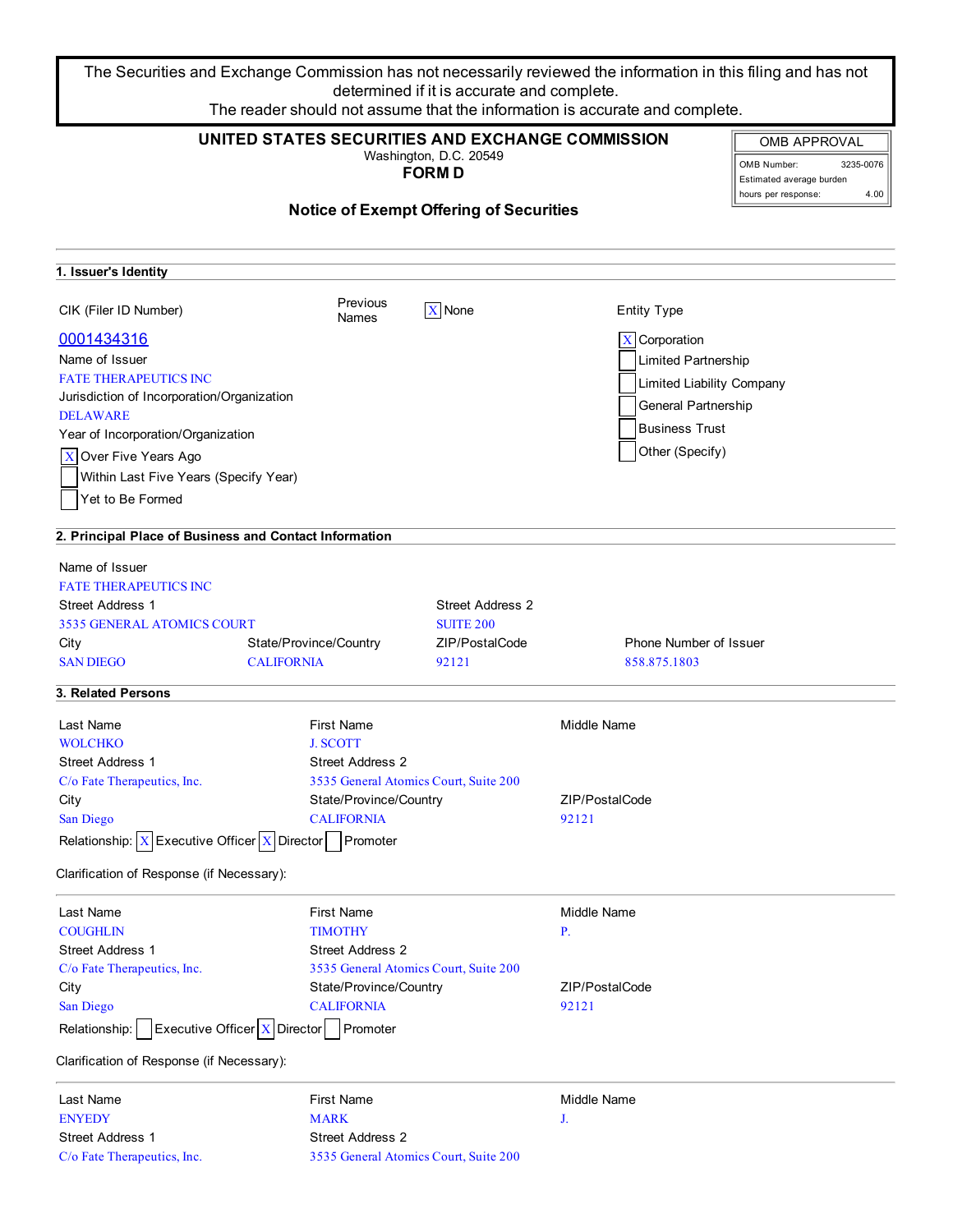| City<br>State/Province/Country<br>San Diego<br><b>CALIFORNIA</b><br>Executive Officer $X$ Director Promoter<br>Relationship:<br>Clarification of Response (if Necessary): |                                       | ZIP/PostalCode<br>92121 |
|---------------------------------------------------------------------------------------------------------------------------------------------------------------------------|---------------------------------------|-------------------------|
|                                                                                                                                                                           |                                       |                         |
| Last Name                                                                                                                                                                 | <b>First Name</b>                     | Middle Name             |
| <b>EPSTEIN</b>                                                                                                                                                            | <b>ROBERT</b>                         | S.                      |
| <b>Street Address 1</b>                                                                                                                                                   | <b>Street Address 2</b>               |                         |
| C/o Fate Therapeutics, Inc.                                                                                                                                               | 3535 General Atomics Court, Suite 200 |                         |
| City                                                                                                                                                                      | State/Province/Country                | ZIP/PostalCode          |
| San Diego                                                                                                                                                                 | <b>CALIFORNIA</b>                     | 92121                   |
| Executive Officer   X   Director<br>Relationship:                                                                                                                         | Promoter                              |                         |
| Clarification of Response (if Necessary):                                                                                                                                 |                                       |                         |
| Last Name                                                                                                                                                                 | <b>First Name</b>                     | <b>Middle Name</b>      |
| <b>MENDLEIN</b>                                                                                                                                                           | <b>JOHN</b>                           |                         |
| <b>Street Address 1</b>                                                                                                                                                   | <b>Street Address 2</b>               |                         |
| C/o Fate Therapeutics, Inc.                                                                                                                                               | 3535 General Atomics Court, Suite 200 |                         |
| City                                                                                                                                                                      | State/Province/Country                | ZIP/PostalCode          |
| San Diego                                                                                                                                                                 | <b>CALIFORNIA</b>                     | 92121                   |
| Executive Officer $X$ Director Promoter<br>Relationship:                                                                                                                  |                                       |                         |
| Clarification of Response (if Necessary):                                                                                                                                 |                                       |                         |
| Last Name                                                                                                                                                                 | <b>First Name</b>                     | Middle Name             |
| <b>NASHAT</b>                                                                                                                                                             | AMIR                                  |                         |
| <b>Street Address 1</b>                                                                                                                                                   | <b>Street Address 2</b>               |                         |
| C/o Fate Therapeutics, Inc.                                                                                                                                               | 3535 General Atomics Court, Suite 200 |                         |
| City                                                                                                                                                                      | State/Province/Country                | ZIP/PostalCode          |
| San Diego                                                                                                                                                                 | <b>CALIFORNIA</b>                     | 92121                   |
| Executive Officer $X$ Director Promoter<br>Relationship:                                                                                                                  |                                       |                         |
| Clarification of Response (if Necessary):                                                                                                                                 |                                       |                         |
|                                                                                                                                                                           |                                       |                         |
| Last Name                                                                                                                                                                 | <b>First Name</b>                     | Middle Name             |
| <b>RASTETTER</b>                                                                                                                                                          | <b>WILLIAM</b>                        |                         |
| <b>Street Address 1</b>                                                                                                                                                   | <b>Street Address 2</b>               |                         |
| C/o Fate Therapeutics, Inc.                                                                                                                                               | 3535 General Atomics Court, Suite 200 |                         |
| City                                                                                                                                                                      | State/Province/Country                | ZIP/PostalCode          |
| San Diego                                                                                                                                                                 | <b>CALIFORNIA</b>                     | 92121                   |
| $\vert$ Executive Officer $\vert X \vert$ Director $\vert$ Promoter<br>Relationship:                                                                                      |                                       |                         |
| Clarification of Response (if Necessary):                                                                                                                                 |                                       |                         |
| Last Name                                                                                                                                                                 | <b>First Name</b>                     | Middle Name             |
| <b>ABBOT</b>                                                                                                                                                              | <b>STEWART</b>                        |                         |
| <b>Street Address 1</b>                                                                                                                                                   | <b>Street Address 2</b>               |                         |
| C/o Fate Therapeutics, Inc.                                                                                                                                               | 3535 General Atomics Court, Suite 200 |                         |
| City                                                                                                                                                                      | State/Province/Country                | ZIP/PostalCode          |
| San Diego                                                                                                                                                                 | <b>CALIFORNIA</b>                     | 92121                   |
| Relationship: $X$ Executive Officer<br>Director                                                                                                                           | Promoter                              |                         |
| Clarification of Response (if Necessary):                                                                                                                                 |                                       |                         |
| Last Name                                                                                                                                                                 | <b>First Name</b>                     | Middle Name             |
| <b>SHOEMAKER</b>                                                                                                                                                          | <b>DANIEL</b>                         | D.                      |
| <b>Street Address 1</b>                                                                                                                                                   | <b>Street Address 2</b>               |                         |
|                                                                                                                                                                           |                                       |                         |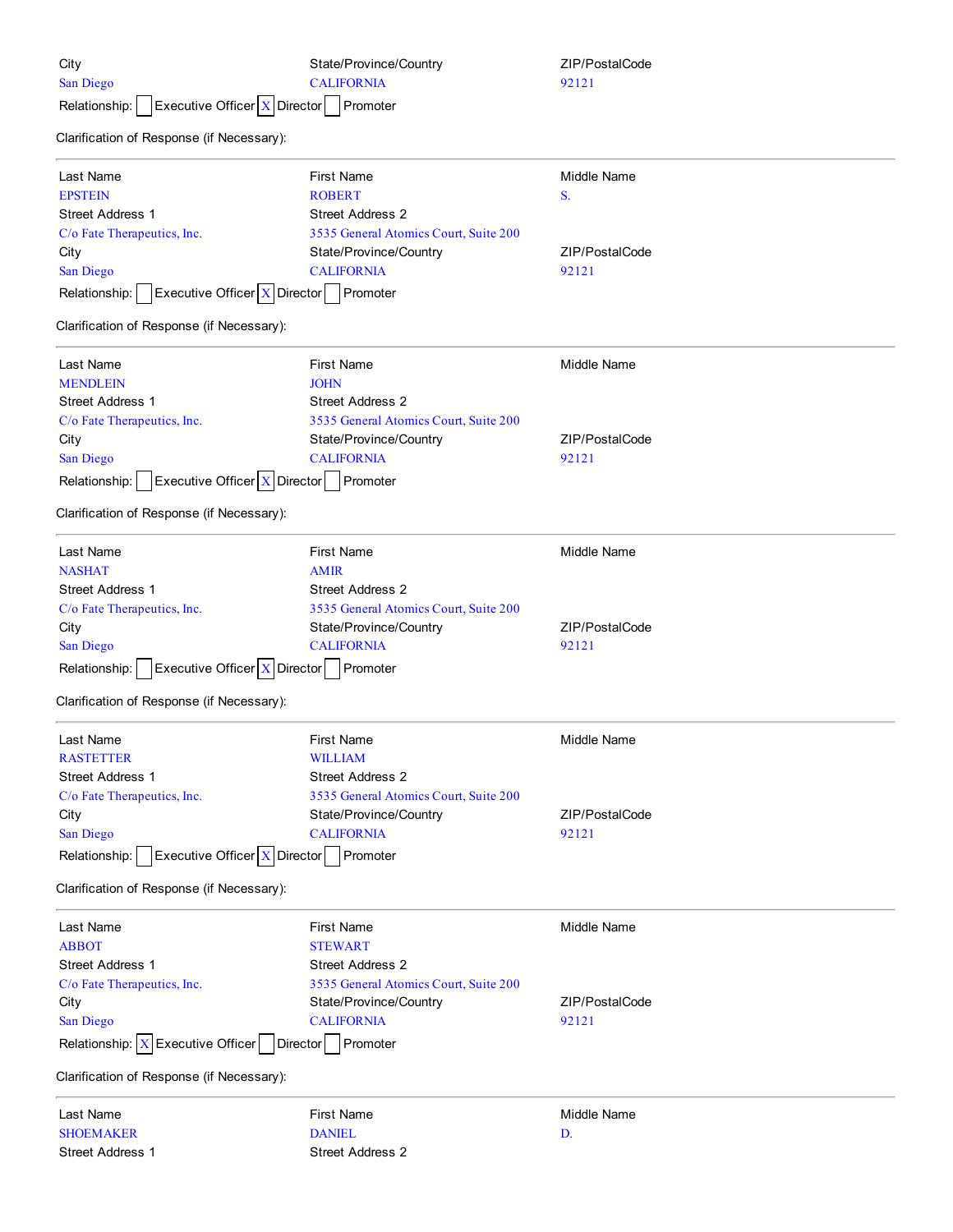| C/o Fate Therapeutics, Inc.<br>City<br>San Diego<br>Relationship: $X$ Executive Officer<br><b>Director</b>                                                                                                                                                                                                                                                                                                                                                                                                    | 3535 General Atomics Court, Suite 200<br>State/Province/Country<br><b>CALIFORNIA</b><br>Promoter                                                                                                                                                                   | ZIP/PostalCode<br>92121                                                                                                                                                                                       |
|---------------------------------------------------------------------------------------------------------------------------------------------------------------------------------------------------------------------------------------------------------------------------------------------------------------------------------------------------------------------------------------------------------------------------------------------------------------------------------------------------------------|--------------------------------------------------------------------------------------------------------------------------------------------------------------------------------------------------------------------------------------------------------------------|---------------------------------------------------------------------------------------------------------------------------------------------------------------------------------------------------------------|
| Clarification of Response (if Necessary):                                                                                                                                                                                                                                                                                                                                                                                                                                                                     |                                                                                                                                                                                                                                                                    |                                                                                                                                                                                                               |
| Last Name<br><b>TAHL</b><br><b>Street Address 1</b><br>C/o Fate Therapeutics, Inc.<br>City<br>San Diego<br>Relationship: $X$ Executive Officer   Director<br>Clarification of Response (if Necessary):                                                                                                                                                                                                                                                                                                        | <b>First Name</b><br><b>CINDY</b><br><b>Street Address 2</b><br>3535 General Atomics Court, Suite 200<br>State/Province/Country<br><b>CALIFORNIA</b><br>Promoter                                                                                                   | Middle Name<br>ZIP/PostalCode<br>92121                                                                                                                                                                        |
| Last Name<br><b>STORGARD</b><br>Street Address 1<br>C/o Fate Therapeutics, Inc.<br>City<br>San Diego<br>Relationship: $X$ Executive Officer   Director<br>Clarification of Response (if Necessary):                                                                                                                                                                                                                                                                                                           | <b>First Name</b><br><b>CHRIS</b><br>Street Address 2<br>3535 General Atomics Court, Suite 200<br>State/Province/Country<br><b>CALIFORNIA</b><br>Promoter                                                                                                          | Middle Name<br>ZIP/PostalCode<br>92121                                                                                                                                                                        |
| 4. Industry Group                                                                                                                                                                                                                                                                                                                                                                                                                                                                                             |                                                                                                                                                                                                                                                                    |                                                                                                                                                                                                               |
| Agriculture<br><b>Banking &amp; Financial Services</b><br><b>Commercial Banking</b><br>Insurance<br>Investing<br><b>Investment Banking</b><br>Pooled Investment Fund<br>Is the issuer registered as<br>an investment company under<br>the Investment Company<br>Act of 1940?<br><b>No</b><br>Yes<br>Other Banking & Financial Services<br><b>Business Services</b><br>Energy<br>Coal Mining<br><b>Electric Utilities</b><br>Energy Conservation<br><b>Environmental Services</b><br>Oil & Gas<br>Other Energy | <b>Health Care</b><br>X Biotechnology<br>Health Insurance<br>Hospitals & Physicians<br>Pharmaceuticals<br>Other Health Care<br>Manufacturing<br><b>Real Estate</b><br>Commercial<br>Construction<br><b>REITS &amp; Finance</b><br>Residential<br>Other Real Estate | Retailing<br>Restaurants<br>Technology<br>Computers<br>Telecommunications<br>Other Technology<br>Travel<br>Airlines & Airports<br>Lodging & Conventions<br>Tourism & Travel Services<br>Other Travel<br>Other |

## **5. Issuer Size**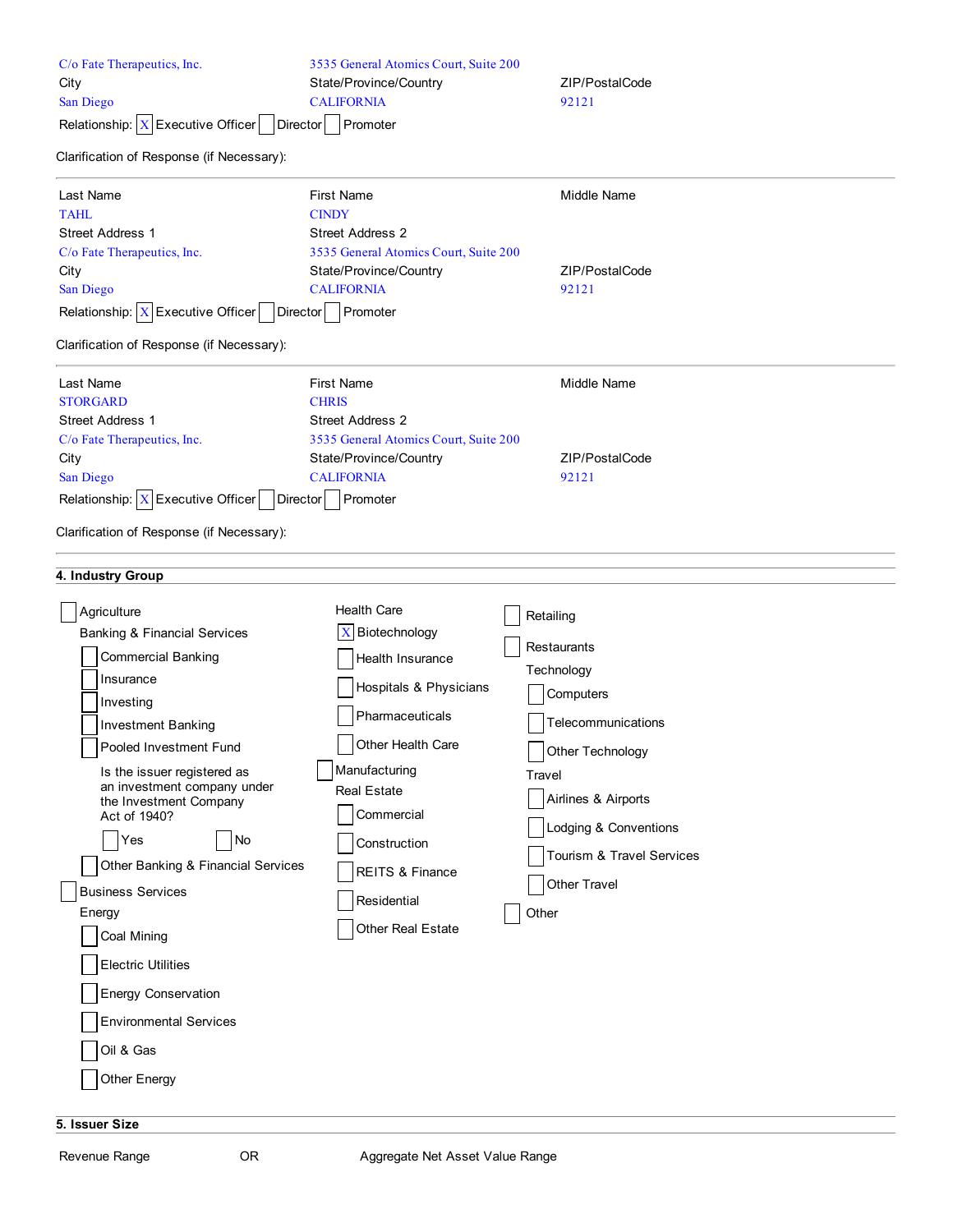| No Revenues<br>$$1 - $1,000,000$<br>\$1,000,001 - \$5,000,000<br>\$5,000,001 - \$25,000,000<br>\$25,000,001 -<br>\$100,000,000<br>Over \$100,000,000<br>Decline to Disclose<br>Not Applicable<br>6. Federal Exemption(s) and Exclusion(s) Claimed (select all that apply) | No Aggregate Net Asset Value<br>$$1 - $5,000,000$<br>\$5,000,001 - \$25,000,000<br>\$25,000,001 - \$50,000,000<br>\$50,000,001 - \$100,000,000<br>Over \$100,000,000<br>Decline to Disclose<br>Not Applicable |                        |  |  |
|---------------------------------------------------------------------------------------------------------------------------------------------------------------------------------------------------------------------------------------------------------------------------|---------------------------------------------------------------------------------------------------------------------------------------------------------------------------------------------------------------|------------------------|--|--|
|                                                                                                                                                                                                                                                                           | Investment Company Act Section 3(c)                                                                                                                                                                           |                        |  |  |
| Rule 504(b)(1) (not (i), (ii) or (iii))                                                                                                                                                                                                                                   |                                                                                                                                                                                                               |                        |  |  |
| Rule 504 (b)(1)(i)                                                                                                                                                                                                                                                        | Section 3(c)(9)<br>Section $3(c)(1)$                                                                                                                                                                          |                        |  |  |
| Rule 504 (b)(1)(ii)<br>Rule 504 (b)(1)(iii)                                                                                                                                                                                                                               | Section 3(c)(2)<br>Section 3(c)(10)                                                                                                                                                                           |                        |  |  |
| <b>Rule 505</b>                                                                                                                                                                                                                                                           | Section 3(c)(3)<br>Section 3(c)(11)                                                                                                                                                                           |                        |  |  |
| Rule 506(b)                                                                                                                                                                                                                                                               | Section 3(c)(4)<br>Section $3(c)(12)$                                                                                                                                                                         |                        |  |  |
| Rule 506(c)                                                                                                                                                                                                                                                               | Section 3(c)(5)<br>Section 3(c)(13)                                                                                                                                                                           |                        |  |  |
| Securities Act Section 4(a)(5)                                                                                                                                                                                                                                            | Section 3(c)(14)<br>Section 3(c)(6)                                                                                                                                                                           |                        |  |  |
|                                                                                                                                                                                                                                                                           | Section 3(c)(7)                                                                                                                                                                                               |                        |  |  |
| 7. Type of Filing                                                                                                                                                                                                                                                         |                                                                                                                                                                                                               |                        |  |  |
| $\overline{X}$ New Notice Date of First Sale 2016-08-09<br>First Sale Yet to Occur<br>Amendment<br>8. Duration of Offering                                                                                                                                                |                                                                                                                                                                                                               |                        |  |  |
| Does the Issuer intend this offering to last more than one year?                                                                                                                                                                                                          | Yes <b>X</b> No                                                                                                                                                                                               |                        |  |  |
| 9. Type(s) of Securities Offered (select all that apply)                                                                                                                                                                                                                  |                                                                                                                                                                                                               |                        |  |  |
| $\overline{X}$ Equity                                                                                                                                                                                                                                                     | Pooled Investment Fund Interests                                                                                                                                                                              |                        |  |  |
| Debt                                                                                                                                                                                                                                                                      | <b>Tenant-in-Common Securities</b>                                                                                                                                                                            |                        |  |  |
| Option, Warrant or Other Right to Acquire Another Security                                                                                                                                                                                                                | <b>Mineral Property Securities</b>                                                                                                                                                                            |                        |  |  |
| Security to be Acquired Upon Exercise of Option, Warrant or Other<br><b>Right to Acquire Security</b>                                                                                                                                                                     | Other (describe)                                                                                                                                                                                              |                        |  |  |
| 10. Business Combination Transaction                                                                                                                                                                                                                                      |                                                                                                                                                                                                               |                        |  |  |
| Is this offering being made in connection with a business combination transaction, such as a<br>Yes $X$ No<br>merger, acquisition or exchange offer?                                                                                                                      |                                                                                                                                                                                                               |                        |  |  |
| Clarification of Response (if Necessary):                                                                                                                                                                                                                                 |                                                                                                                                                                                                               |                        |  |  |
| 11. Minimum Investment                                                                                                                                                                                                                                                    |                                                                                                                                                                                                               |                        |  |  |
| Minimum investment accepted from any outside investor \$0 USD                                                                                                                                                                                                             |                                                                                                                                                                                                               |                        |  |  |
| 12. Sales Compensation                                                                                                                                                                                                                                                    |                                                                                                                                                                                                               |                        |  |  |
| Recipient                                                                                                                                                                                                                                                                 | Recipient CRD Number $X$ None                                                                                                                                                                                 |                        |  |  |
| (Associated) Broker or Dealer $\boxed{X}$ None                                                                                                                                                                                                                            | (Associated) Broker or Dealer CRD Number X None                                                                                                                                                               |                        |  |  |
| <b>Street Address 1</b><br>City                                                                                                                                                                                                                                           | <b>Street Address 2</b><br>State/Province/Country                                                                                                                                                             | <b>ZIP/Postal Code</b> |  |  |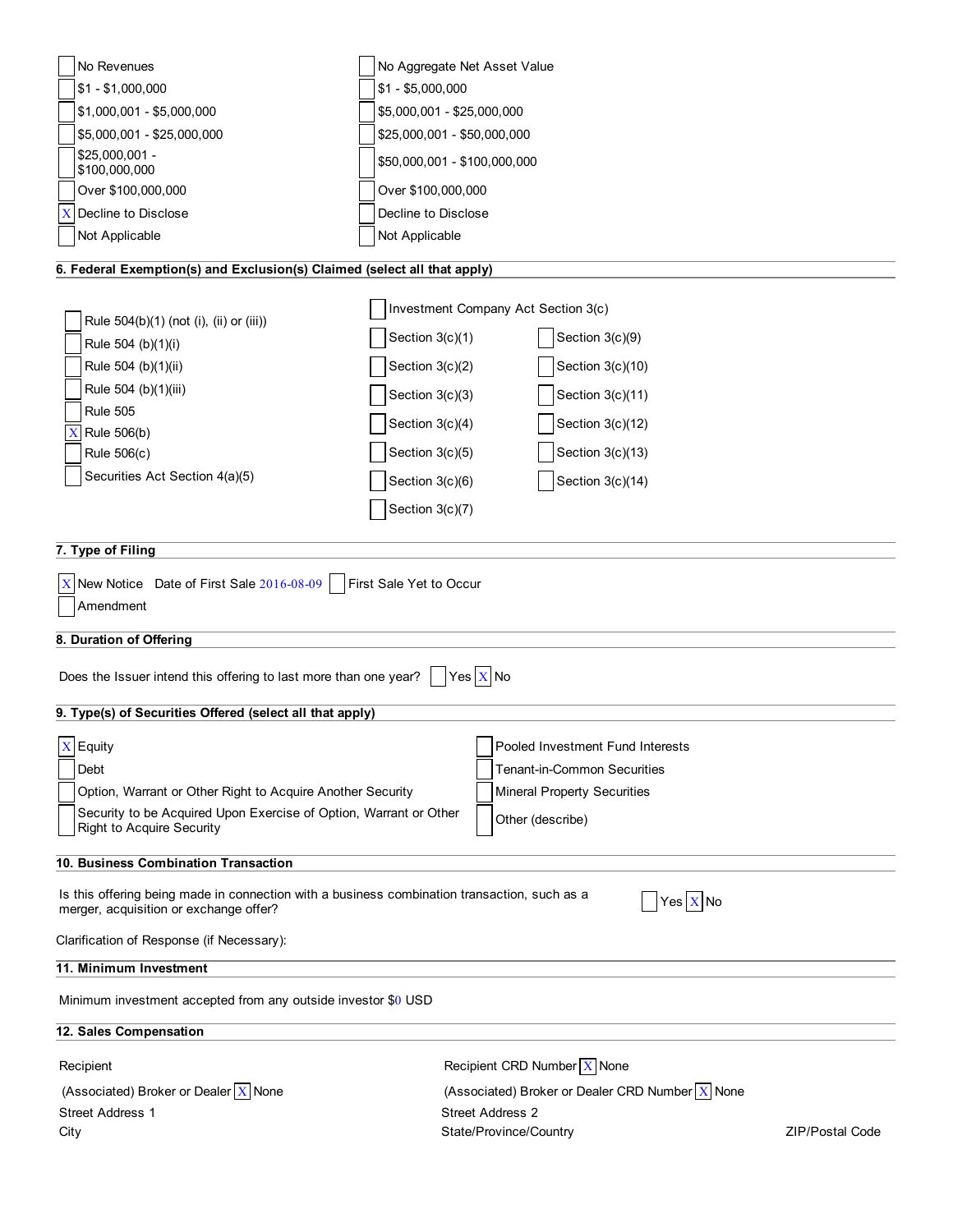| State(s) of Solicitation (select all that apply)<br><b>All States</b><br>Foreign/non-US<br>Check "All States" or check individual States                                                                                                                                                                                                                                                                                                                                                                                                                                                                                                                                                                                                                                                                                                                                                                                                                                                                                                                                                                                                                                                                                                                                                                                                                                                                                                      |
|-----------------------------------------------------------------------------------------------------------------------------------------------------------------------------------------------------------------------------------------------------------------------------------------------------------------------------------------------------------------------------------------------------------------------------------------------------------------------------------------------------------------------------------------------------------------------------------------------------------------------------------------------------------------------------------------------------------------------------------------------------------------------------------------------------------------------------------------------------------------------------------------------------------------------------------------------------------------------------------------------------------------------------------------------------------------------------------------------------------------------------------------------------------------------------------------------------------------------------------------------------------------------------------------------------------------------------------------------------------------------------------------------------------------------------------------------|
| 13. Offering and Sales Amounts                                                                                                                                                                                                                                                                                                                                                                                                                                                                                                                                                                                                                                                                                                                                                                                                                                                                                                                                                                                                                                                                                                                                                                                                                                                                                                                                                                                                                |
| \$10,290,000 USD or<br><b>Total Offering Amount</b><br>Indefinite<br><b>Total Amount Sold</b><br>$$10,290,000$ USD<br>$$0$ USD or<br>Indefinite<br>Total Remaining to be Sold                                                                                                                                                                                                                                                                                                                                                                                                                                                                                                                                                                                                                                                                                                                                                                                                                                                                                                                                                                                                                                                                                                                                                                                                                                                                 |
| Clarification of Response (if Necessary):                                                                                                                                                                                                                                                                                                                                                                                                                                                                                                                                                                                                                                                                                                                                                                                                                                                                                                                                                                                                                                                                                                                                                                                                                                                                                                                                                                                                     |
| 14. Investors                                                                                                                                                                                                                                                                                                                                                                                                                                                                                                                                                                                                                                                                                                                                                                                                                                                                                                                                                                                                                                                                                                                                                                                                                                                                                                                                                                                                                                 |
| Select if securities in the offering have been or may be sold to persons who do not qualify as accredited investors, and<br>enter the number of such non-accredited investors who already have invested in the offering.<br>Regardless of whether securities in the offering have been or may be sold to persons who do not qualify as accredited<br>investors, enter the total number of investors who already have invested in the offering:                                                                                                                                                                                                                                                                                                                                                                                                                                                                                                                                                                                                                                                                                                                                                                                                                                                                                                                                                                                                |
| 15. Sales Commissions & Finder's Fees Expenses                                                                                                                                                                                                                                                                                                                                                                                                                                                                                                                                                                                                                                                                                                                                                                                                                                                                                                                                                                                                                                                                                                                                                                                                                                                                                                                                                                                                |
| Provide separately the amounts of sales commissions and finders fees expenses, if any. If the amount of an expenditure is not known, provide an<br>estimate and check the box next to the amount.                                                                                                                                                                                                                                                                                                                                                                                                                                                                                                                                                                                                                                                                                                                                                                                                                                                                                                                                                                                                                                                                                                                                                                                                                                             |
| Sales Commissions \$0 USD<br>Estimate                                                                                                                                                                                                                                                                                                                                                                                                                                                                                                                                                                                                                                                                                                                                                                                                                                                                                                                                                                                                                                                                                                                                                                                                                                                                                                                                                                                                         |
| Finders' Fees \$0 USD<br>Estimate                                                                                                                                                                                                                                                                                                                                                                                                                                                                                                                                                                                                                                                                                                                                                                                                                                                                                                                                                                                                                                                                                                                                                                                                                                                                                                                                                                                                             |
| Clarification of Response (if Necessary):                                                                                                                                                                                                                                                                                                                                                                                                                                                                                                                                                                                                                                                                                                                                                                                                                                                                                                                                                                                                                                                                                                                                                                                                                                                                                                                                                                                                     |
| 16. Use of Proceeds                                                                                                                                                                                                                                                                                                                                                                                                                                                                                                                                                                                                                                                                                                                                                                                                                                                                                                                                                                                                                                                                                                                                                                                                                                                                                                                                                                                                                           |
| Provide the amount of the gross proceeds of the offering that has been or is proposed to be used for payments to any of the persons required to<br>be named as executive officers, directors or promoters in response to Item 3 above. If the amount is unknown, provide an estimate and check the<br>box next to the amount.                                                                                                                                                                                                                                                                                                                                                                                                                                                                                                                                                                                                                                                                                                                                                                                                                                                                                                                                                                                                                                                                                                                 |
| $$0$ USD<br>Estimate                                                                                                                                                                                                                                                                                                                                                                                                                                                                                                                                                                                                                                                                                                                                                                                                                                                                                                                                                                                                                                                                                                                                                                                                                                                                                                                                                                                                                          |
| Clarification of Response (if Necessary):                                                                                                                                                                                                                                                                                                                                                                                                                                                                                                                                                                                                                                                                                                                                                                                                                                                                                                                                                                                                                                                                                                                                                                                                                                                                                                                                                                                                     |
| <b>Signature and Submission</b>                                                                                                                                                                                                                                                                                                                                                                                                                                                                                                                                                                                                                                                                                                                                                                                                                                                                                                                                                                                                                                                                                                                                                                                                                                                                                                                                                                                                               |
| Please verify the information you have entered and review the Terms of Submission below before signing and clicking SUBMIT below to<br>file this notice.                                                                                                                                                                                                                                                                                                                                                                                                                                                                                                                                                                                                                                                                                                                                                                                                                                                                                                                                                                                                                                                                                                                                                                                                                                                                                      |
| <b>Terms of Submission</b>                                                                                                                                                                                                                                                                                                                                                                                                                                                                                                                                                                                                                                                                                                                                                                                                                                                                                                                                                                                                                                                                                                                                                                                                                                                                                                                                                                                                                    |
| In submitting this notice, each issuer named above is:<br>. Notifying the SEC and/or each State in which this notice is filed of the offering of securities described and undertaking to furnish them,<br>upon written request, in the accordance with applicable law, the information furnished to offerees.*                                                                                                                                                                                                                                                                                                                                                                                                                                                                                                                                                                                                                                                                                                                                                                                                                                                                                                                                                                                                                                                                                                                                |
| Irrevocably appointing each of the Secretary of the SEC and, the Securities Administrator or other legally designated officer of the State in<br>which the issuer maintains its principal place of business and any State in which this notice is filed, as its agents for service of process,<br>and agreeing that these persons may accept service on its behalf, of any notice, process or pleading, and further agreeing that such<br>service may be made by registered or certified mail, in any Federal or state action, administrative proceeding, or arbitration brought against<br>it in any place subject to the jurisdiction of the United States, if the action, proceeding or arbitration (a) arises out of any activity in<br>connection with the offering of securities that is the subject of this notice, and (b) is founded, directly or indirectly, upon the provisions of:<br>(i) the Securities Act of 1933, the Securities Exchange Act of 1934, the Trust Indenture Act of 1939, the Investment Company Act of<br>1940, or the Investment Advisers Act of 1940, or any rule or regulation under any of these statutes, or (ii) the laws of the State in which<br>the issuer maintains its principal place of business or any State in which this notice is filed.<br>Certifying that, if the issuer is claiming a Regulation D exemption for the offering, the issuer is not disqualified from relying on Regulation D |
| for one of the reasons stated in Rule 505(b)(2)(iii) or Rule 506(d).                                                                                                                                                                                                                                                                                                                                                                                                                                                                                                                                                                                                                                                                                                                                                                                                                                                                                                                                                                                                                                                                                                                                                                                                                                                                                                                                                                          |

Each Issuer identified above has read this notice, knows the contents to be true, and has duly caused this notice to be signed on its behalf by the undersigned duly authorized person.

For signature, type in the signer's name or other letters or characters adopted or authorized as the signer's signature.